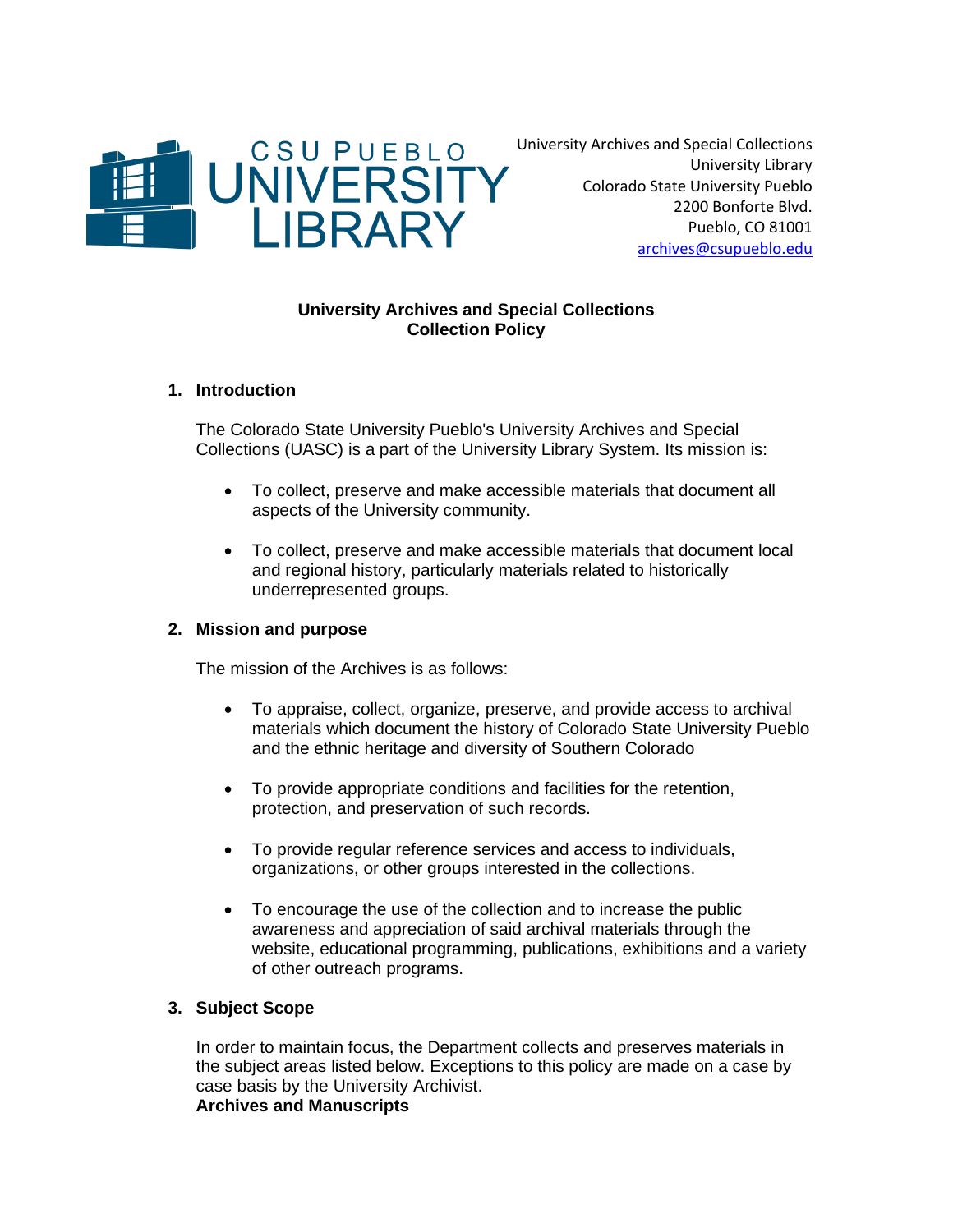#### **A.** *Subjects collected:*

The primary focus will be on collecting materials relating to all aspects of the Colorado State University-Pueblo and its previous incarnations, and archival materials relating to the ethnic heritage and diversity of Southern Colorado.

Of secondary importance will be acquiring the following:

• Archival materials relating to individuals and organizations of local and regional significance, especially those which complement existing collections.

# *B. Geographic Areas of Collecting:*

The primary focus will be Southern Colorado.

Other regions will be considered depending upon their relevance to the scope of the primary and secondary collection areas.

#### *C. Chronological Periods Collected:*

 $20<sup>th</sup>$  and  $21<sup>st</sup>$  centuries.

#### *D. Forms of Material Collected:*

The University Archives and Special Collections contains, and will acquire, materials in all formats, including manuscripts, archives, maps, photographs, films and videos, sound recordings, digital files and printed matter.

The archives may also collect artworks and artifacts on a case-by-case basis, as determined by the collecting areas stated above.

#### *E. Oral History Program:*

The University Archives and Special Collections establishes standards for the conduct of oral history, teaches instructional classes on oral history procedures, tips and techniques, and facilitates the interview process by working with academic departments and their students.

UASC collects, preserves and disseminates the interviews conducted by students and faculty according to accepted archival standards.

# *F. Exclusions:*

The University Archives and Special Collections will generally not accept material outside the collection guidelines.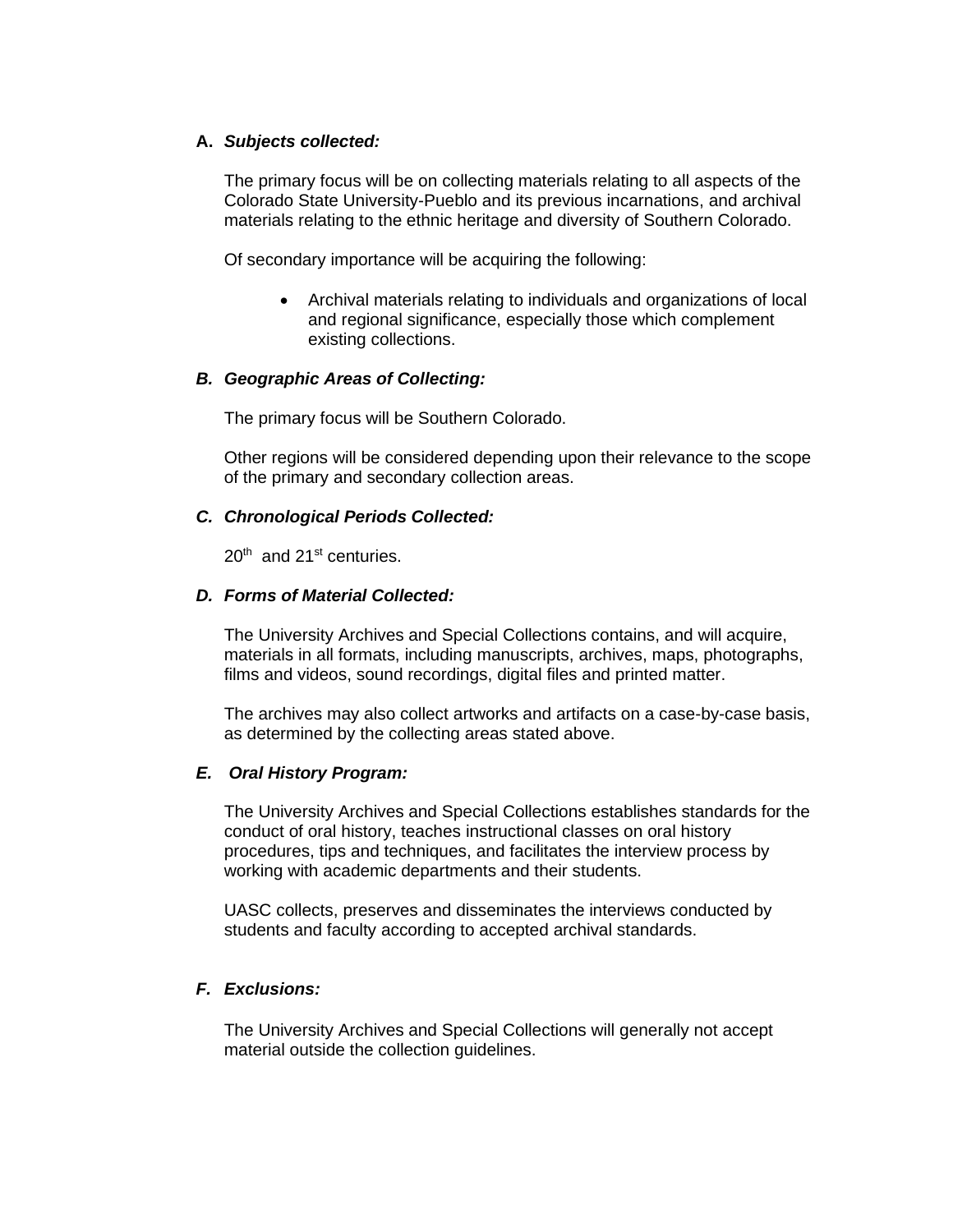# **Rare Books/Special Collections**

# *A. Subjects collected:*

The primary focus will be on collecting rare books relating to:

- Western Americana, both fiction and non-fiction
- Selected publications of the university, its faculty and students These shall include, but not be limited to catalogs, catalogs, directories, student publications, reports of key administrative units, etc.

Faculty publications not deposited in the Institutional Repository Theses not deposited in the Institutional Repository

Student papers and projects if particularly relevant to the mission of USAC, for example: student documentary films based on oral history interviews

- Ethnic heritage and diversity of Southern Colorado, for example: ethnic newspapers
- Secondary materials which support research into primary resources held by USAC

Of secondary importance are the following:

- Local and regional history, if it complements existing collections.
- Art and special press books

# *B. Geographic Areas of Collecting:*

The primary focus will be Southern Colorado.

Other regions will be considered depending upon their relevance to the scope of the primary and secondary collection areas.

# *C. Chronological Periods Collected:*

19<sup>th</sup> century and later

# *D. Forms of Material Collected:*

The University Archives and Special Collections contains, and will acquire, materials in all formats, including manuscripts, archives, maps, photographs, films and videos, sound recordings, digital files and printed matter.

The archives may also collect artworks and artifacts on a case-by-case basis, as determined by the collecting areas stated above.

# *E. Transfers from General Collection:*

Retention of materials in and transfers of materials to the collection may involve assessment of multiple factors. Consultation with selector may be necessary as per the following guidelines.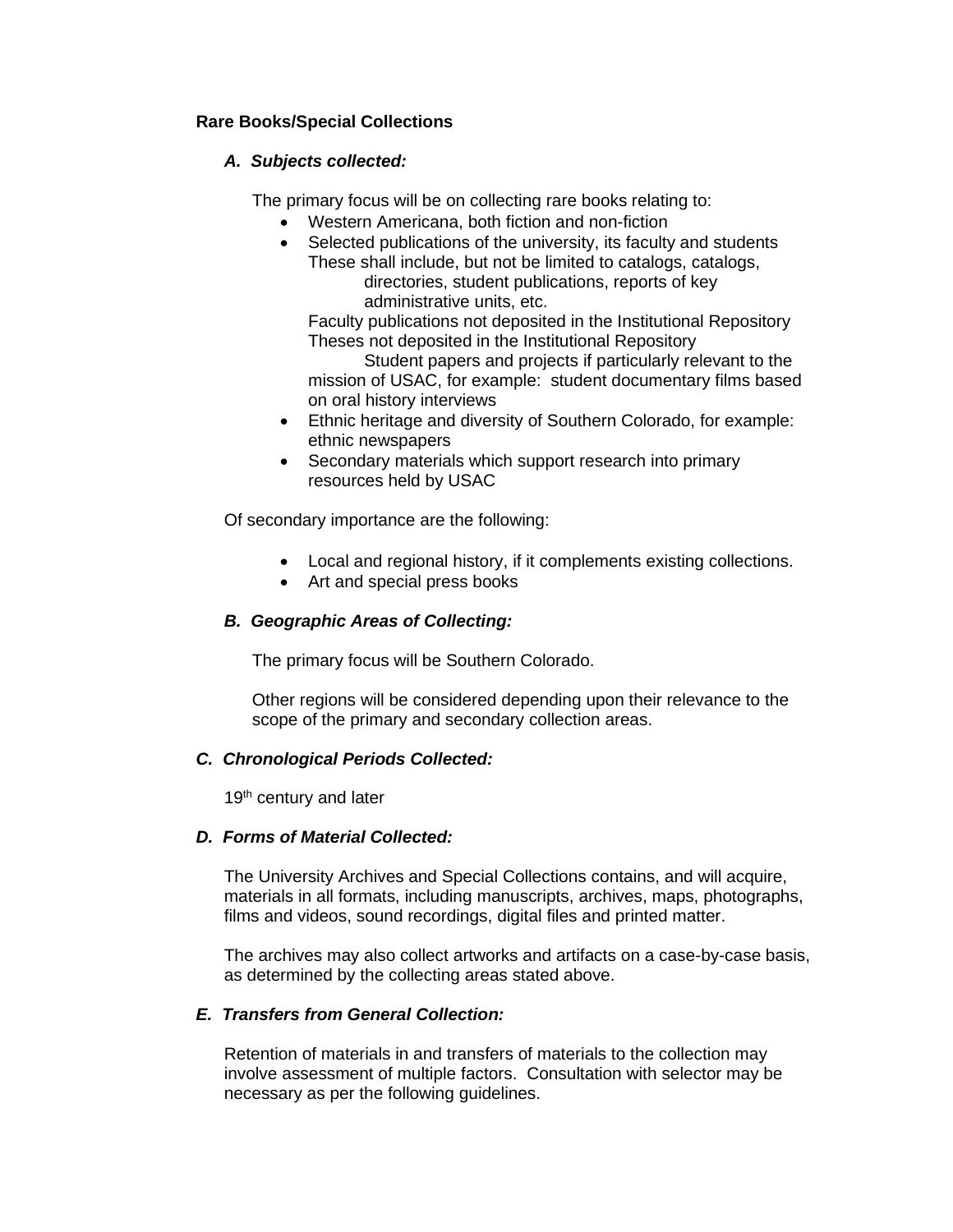## **Age**

• Volumes before 1801 are automatically added to the collection

#### **Intrinsic**

- Miniature books under 10 cm will be added to the collection dependent upon market value, condition and topic.
- Fine bindings
- Early publishers' bindings
- Extra-illustrated volumes
- Books with significant provenance, i.e. Alva Adams, O'Brien, Taylor
- Books with decorated endpapers
- Fine printing
- Printing on vellum or highly unusual paper
- Volumes or portfolios containing unbound plates
- Books with valuable maps or plates
- Broadsides, posters and printed ephemera
- Books by local authors of particular note
- Material requiring security (e.g. books in unusual formats, erotica or materials that are difficult to replace)
- Association copies
- First edition of notable authors
- Signed books by notable authors
- Notable people who attended or were employed by CSU-Pueblo

# **Condition**

While age itself dictates transfer for books dated prior to 1801, condition may be more important in judging more recent material. Copies that are badly worn, much repaired or rebound, should not automatically be considered for transfer, unless the age of the material preempts condition as a criterion.

# **Bibliographical, research or market value**

- Desirability to collectors and the antiquarian book trade
- Intrinsic or extrinsic evidence of censorship or repression
- Seminal nature or importance to a particular field of study or genre of literature
- Restricted or limited publication
- The cost of acquisition, \$500+ (value recommended by RBMS)
- Works published in very limited editions (50 copies or fewer)
- Market Value \$250+ (RBMS)

# **Other Criteria**

Publications of the following types will not generally be added to Special Collections but may be if in a primary subject collecting area. Materials in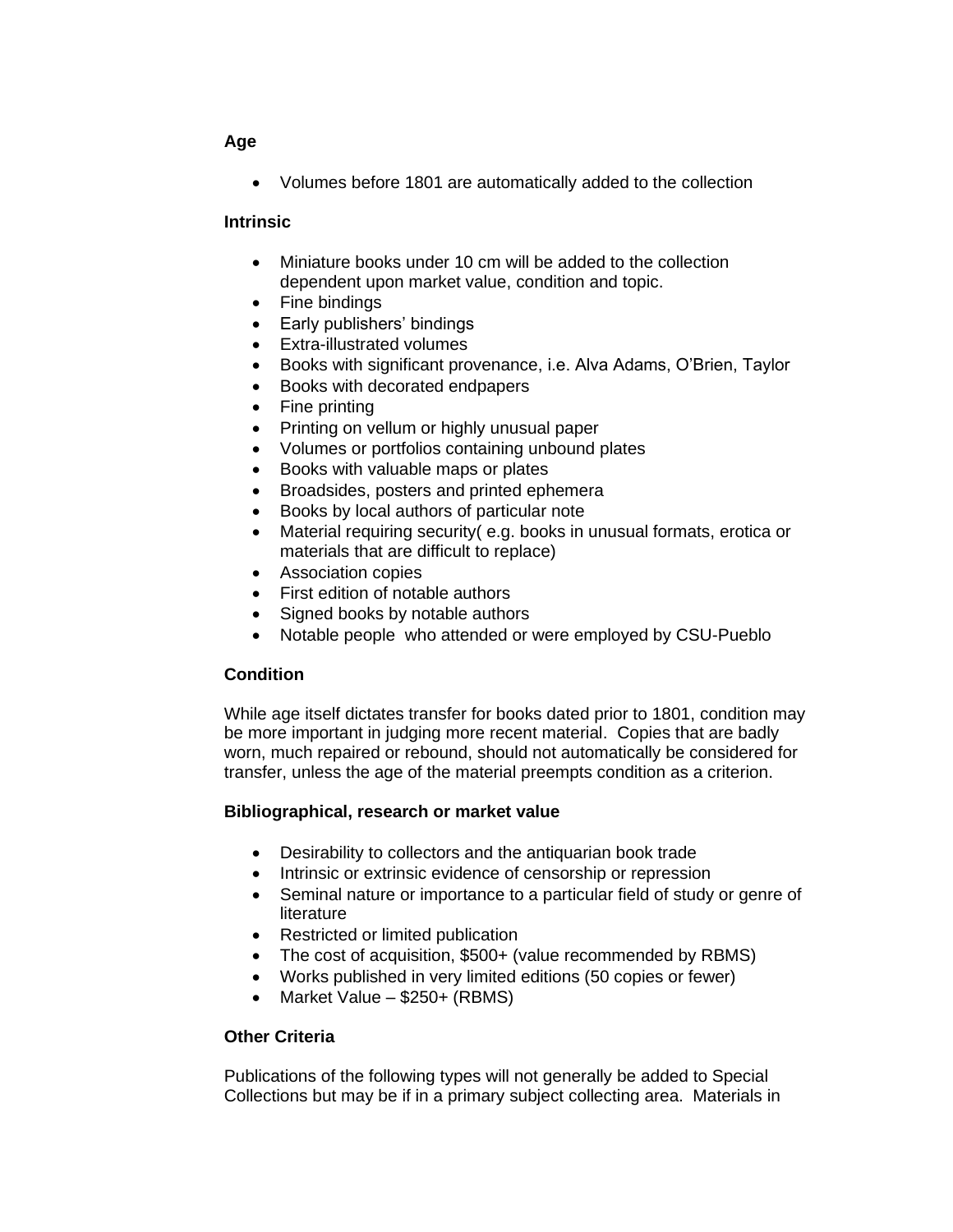these categories will require review by selector for transfer to or from Special Collections. If not retained in Special Collections and not chosen for relocation in other collections, materials will be withdrawn.

- Colorado presses
- Presentation copies
- 1st edition or autographed copies by authors who are not notable
- Bound or loose serial issues
- Facsimiles

Only one copy will be maintained in Special Collections; multiple copies will require a review for exception by the Head of Special Collections. The best copy is retained in Special Collections.

Reference materials placed in Special Collections will require review by the Head of Special Collections; some reference materials may duplicate what is in the general collections.

The University Archives and Special Collections will generally not accept material outside the collection guidelines.

#### **4. Clientele**

The Archives will make materials available to all researchers on equal terms, subject to the Colorado State University-Pueblo University Archives and Special Collections Access and Use Policy.

# **5. Authenticity, Integrity and Security**

The university archivist and library staff strive to preserve and protect the authenticity of records and collections in their holdings by documenting their use in hard copy and electronic formats. The archives has a fundamental obligation to preserve the intellectual and physical integrity of said collections. CSU-Pueblo staff will not alter, manipulate, or destroy data or records to conceal facts or distort evidence. Furthermore, the CSU-Pueblo staff will protect all materials for which they are responsible and guard against defacement, physical damage, deterioration, and theft. The staff of CSU-Pueblo will cooperate with colleagues and law enforcement agencies to apprehend and prosecute thieves and vandals and will uphold all federal, state, and local laws.

#### **6. Deaccessions**

Materials that do not contribute to the Colorado State University-Pueblo University Archives and Special Collections' mission may be subject to removal. This includes materials that do not reflect the collecting areas of CSU-Pueblo, duplicates and items that are too badly deteriorated to be maintained. Items thus designated may be returned to the original donors, conveyed to other archival repositories, sold or destroyed. In all cases, donors' wishes in this regard and as stated in relevant deeds of gift will be respected. No personal gain resulting from